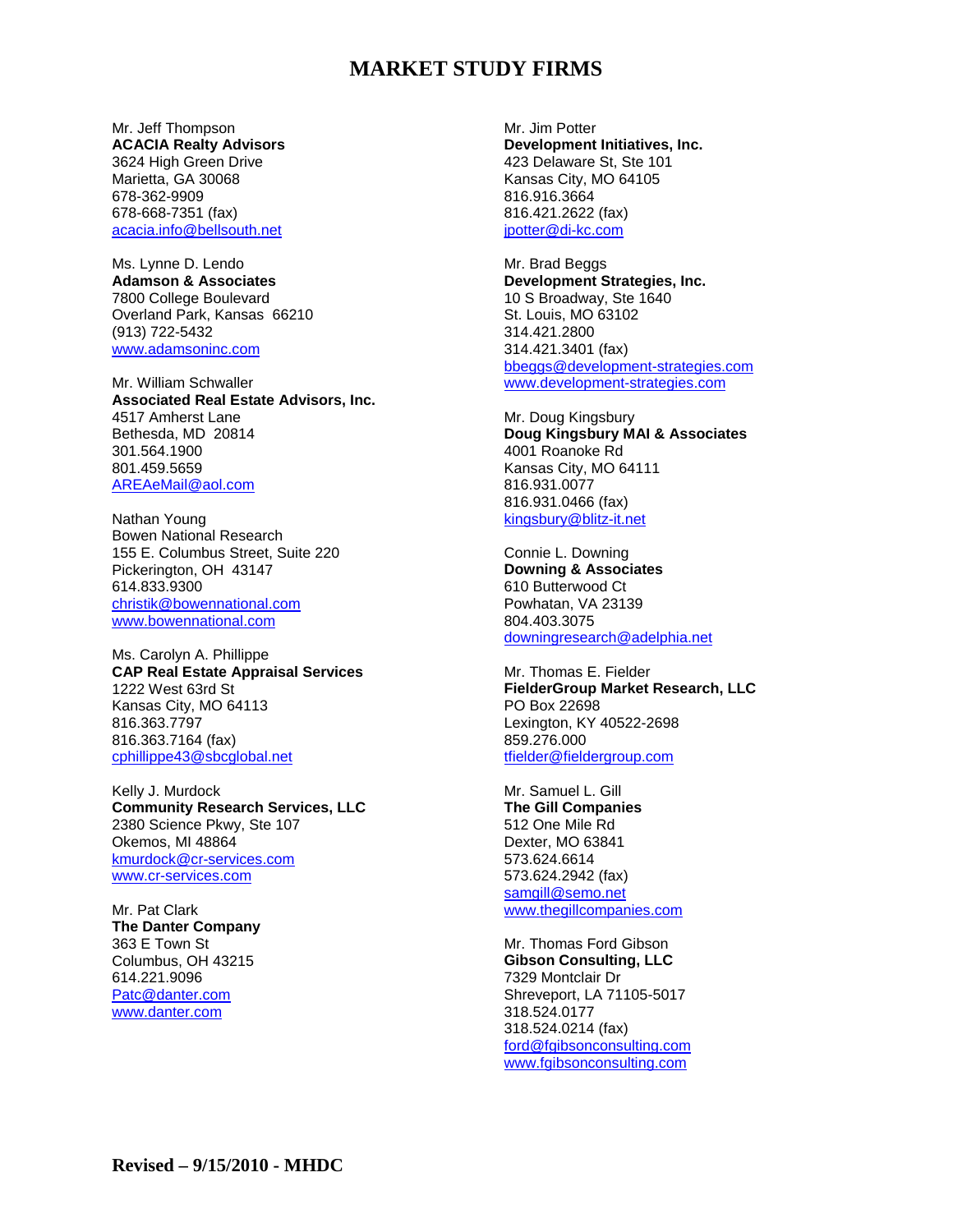## **MARKET STUDY FIRMS**

Ms. Beverly Easterwood **HDC Consulting Group, Inc.** 1021 N  $7^{th}$  St Kansas City, KS 66101 913.321.2262 x205

Mr. Roland G. Hoffman **Integra Realty Resources-Kansas City** 1901 W 47<sup>th</sup> Place, Ste 300 Westwood, KS 66205-1834 913.236.4700 [rhoffman@irr.com](mailto:rhoffman@irr.com)

Mr. Owen Ard **Integra Realty Resources-Oklahoma** 6940 S Utica, Ste 100 Tulsa, OK 74136 918.492.4844 [oard@irr.com](mailto:oard@irr.com)

Mr. Edward A. Ipser, Sr. **Ipser & Associates, Inc.** 2616 Stadium Dr Fort Worth, TX 76109-1371 817.927.2838 817.927.0032 (fax) [ipser@ipserassoc.com](mailto:ipser@ipserassoc.com) [www.ipserassoc.com](http://www.ipserassoc.com/)

Mr. Jim Young **J&K Appraisal Service** PO Box 10386 Fort Smith, AR 72917 501.646.8814 501.452.0917 (fax) [jandkentpr@aol.com](mailto:jandkentpr@aol.com)

Mr. Keith Kramer **Keith M. Kramer Associates, Inc.** 1734 Clarkson Rd, No 108 Chesterfield, MO 63017 636.532.9626 636.532.2147 (fax) [kmkramer@charter.net](mailto:aptapprsr@aol.com) [www.kmkramerinc.com](http://www.kmkramerinc.com/)

Mr. Jerry Koontz **Koontz & Salinger** PO Box 37523 Raleigh, NC 27627-7523 913.362.9085 [vonkoontz@aol.com](mailto:vonkoontz@aol.com)

Mr. Byron N. Lea **Lea & Company** 3721 Wrightwood Dr Studio City, CA 91604 818.914.1892 818.762.3906 (fax) [byronlea@leacompany.com](mailto:byronlea@leacompany.com)

Mr. Jay A. Wortmann **Lea & Company** 13516 Frances Street Omaha, NE 68144 402.202.0771 402.939.0222 (fax) [jaywortmann@leacompany.com](mailto:jaywortmann@leacompany.com)

Mr. Daniel M. Marak **Marak Consulting** 23903 W 70th St Shawnee, KS 66226 913.707.4544 913.422.5446 (fax) [dandm91066@aol.com](mailto:dandm91066@aol.com)

Mr. Bud Clarke **Market Advantage REVAC** 101 Arch St Boston, MA 02110 617.488.3471 [bud.clarke@mmafin.com](mailto:temple71@aol.com)

Mr. Usman Mustafa **Market Objective, Inc.**  5480 Wisconsin Ave, Ste 1114 Chevy Chase, MD 20815 301.913.0113 301.913.0114 (fax) [usman@marketobjective.com](mailto:usman@marketobjective.com) [www.marketobjective.com](http://www.marketobjective.com/)

Ms. Connie Morton **Morton Consultant Services** 2902 E Kiehl St, Ste 1C Sherwood, AR 72120 501.833.8333 501.833.8377 (fax) [mortonco@comcast.net](mailto:mortonco@swbell.net)

Ms. Rebecca Arthur **Novogradac & Company LLP** 7227 Metcalf Ave Overland Park, KS 66204 913-262-3500 913-262-3501 (fax) [rebecca.arthur@novoco.com](mailto:rebecca.arthur@novoco.com) [www.novoco.com](http://www.novoco.com/)

Mr. John Prior **Prior & Associates** 1900 Grant St, Ste 720 Denver, CO 80203 303-861-2728 [info@priorandassociates.com](mailto:info@priorandassociates.com)